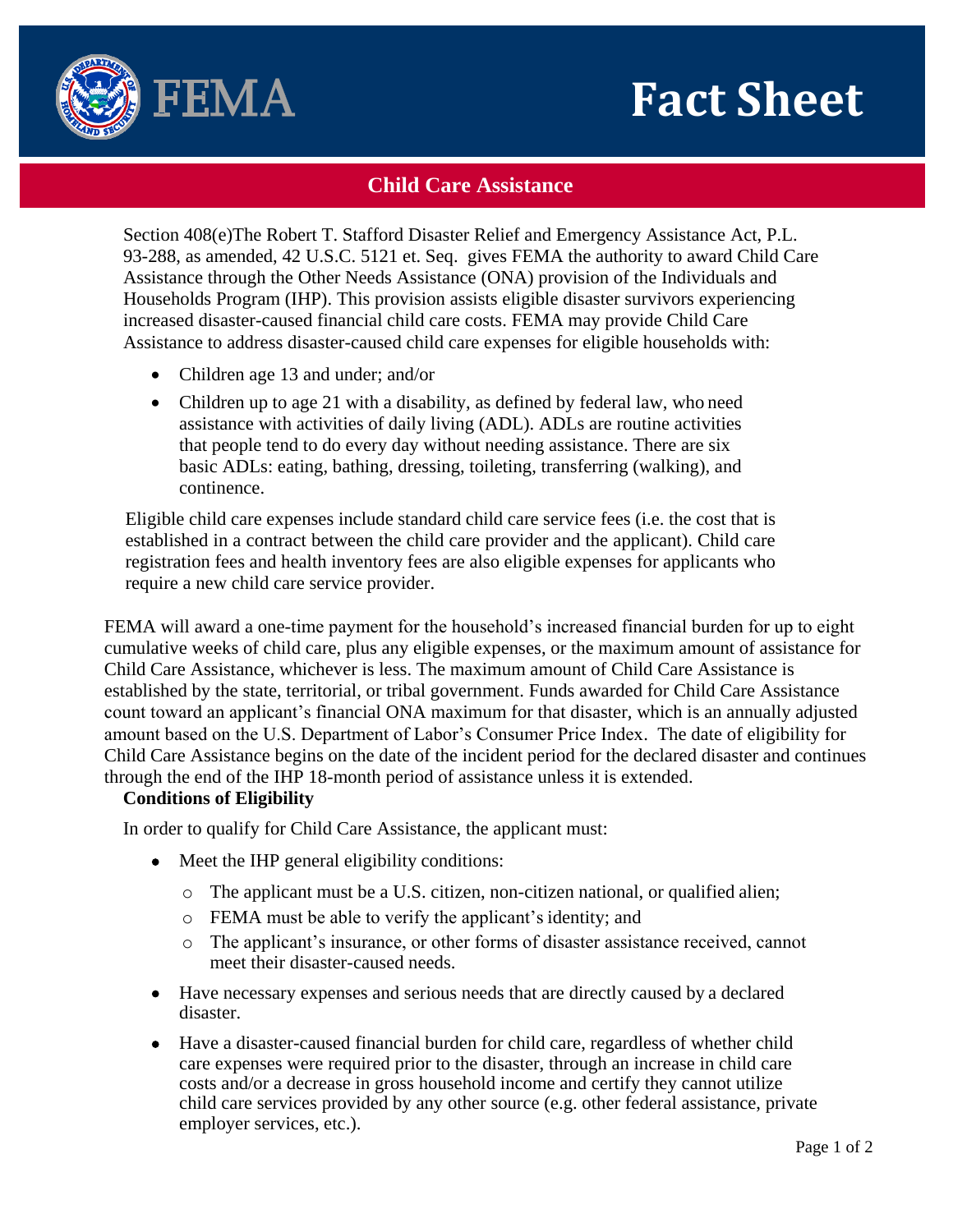- Have a post-disaster child care provider that is licensed, regulated, or registered under applicable state, local, territorial, or tribal government law.
- Submit documentation required to determine a disaster-caused need for Child Care Assistance and amount of eligible expenses.

### **Required Documentation**

- Pre- and post-disaster gross household income documentation;
- Pre-disaster receipts, contract, or signed letter from the child care provider for child care expenses, if receipts cannot be located;
- Post-disaster receipts or estimates for child care fees, registration, and/or health inventory fees;
- A post-disaster child care provider's license, if the information cannot be located within a respective state, local, territorial, or tribal government's license provider database;
- A post-disaster child care contract or agreement;
- Individualized Educational Plan  $(IEP)^1$ , 504<sup>2</sup> plan, or medical professional's statements, if applicable, to verify disability for children up to age 21 who need assistance with ADLs; and
- A signed, written statement from the applicant.

#### **Limitations and Exclusions**

If a child is a member of multiple households, FEMA will only award Child Care Assistance to the primary custodial parent or guardian responsible for child care costs after the disaster.

FEMA will not provide assistance for any of the following:

- Fees for extra-curricular activities and additional services (e.g. school photographs, field trips).
- Fees not related to the day-to-day child care services provided to the eligible child (e.g. prepared lunches, snacks, facility-provided linens, etc.).
- Fuel expenses related to transporting the child to and from the child care provider(e.g. school bus service).
- Education services (e.g. after-school tutoring).
- Medical care or services.
- Recreational camps or clubs (e.g. after-school clubs, overnight camps).

*FEMA's Mission: "Helping people before, during, and after disasters."*

 $<sup>1</sup>$  A document developed for each public-school child who needs special education. An IEP defines the individualized objectives of a child who has been</sup> determined to have a disability, as defined by Federal regulations. As long as a student qualifies for special education, the IEP is mandated to be regularly maintained and updated up to the point of high school graduation, or prior to the 21st birthday.

<sup>&</sup>lt;sup>2</sup> This type of plan falls under Section 504 of the Rehabilitation Act of 1973. A 504 plan outlines how a child's specific needs are met with accommodations, modifications and other services. These measures "remove barriers" to learning.